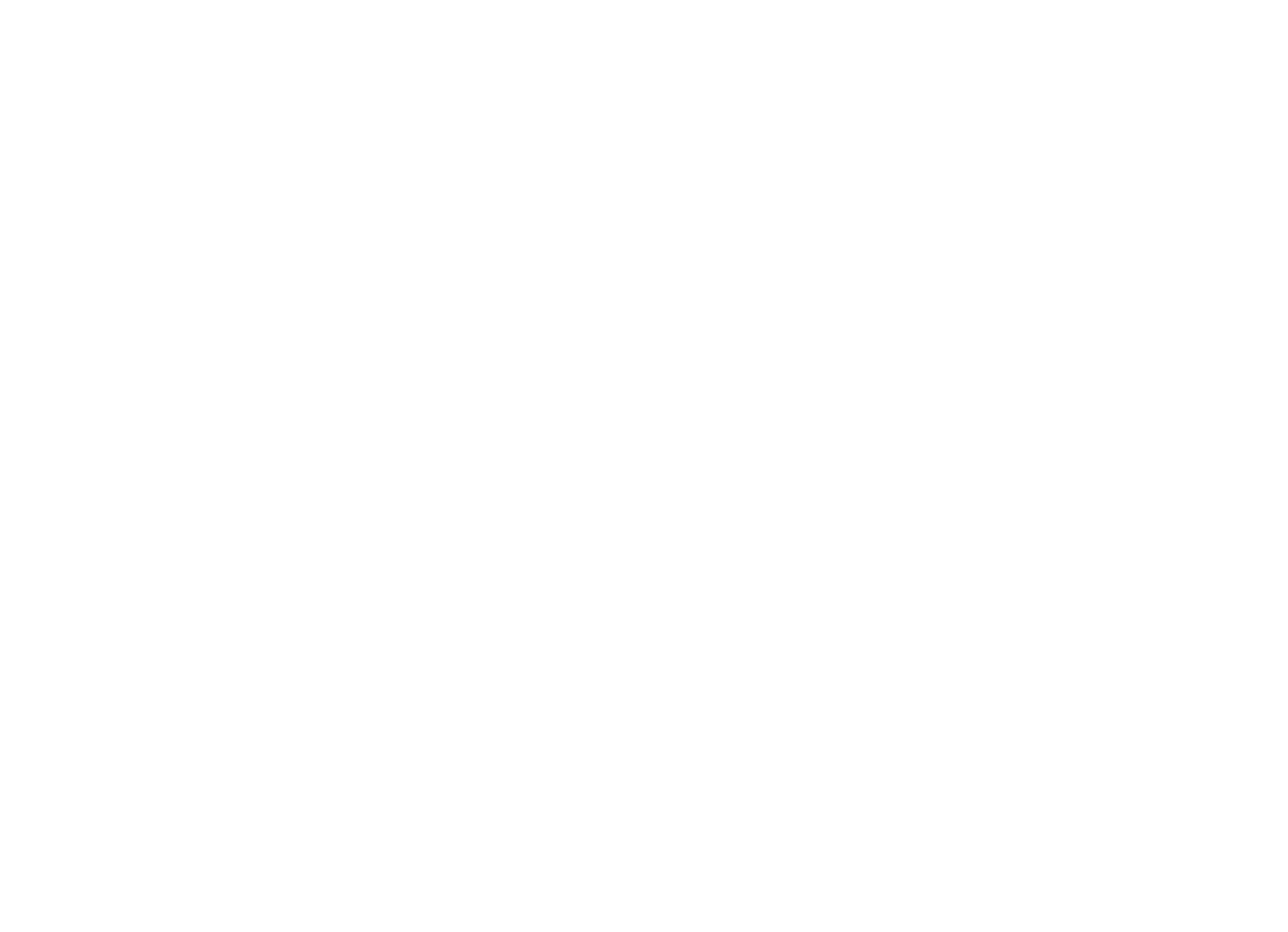These motorcycles conform with U. S. Environment Protection Agency Emissions Regulations applicable to motorcycles for 1986 model year. However, to maintain the vehicle within this compliance it is necessary to follow all the servicing and lubrication instructions indicated.

It is also very important for all the specified running in instructions to be strictly observed.

All maintenance and lubrication jobs should al-

ways be carried out by our dealers who have qualified personnel and the necessary facilities, also original MOTO GUZZI spares.

#### ON REAR FENDER. UNDER SEAT

### VEHICLE EMISSION CONTROL INFORMATION

SEIMM - Co. ITALY

Trade Mark: MOTO GUZZI Engine Size: 948.8 c.c. Engine Family: «VV» Engine Tune-up specification: Adjustments performed in neutral Breaker point gap: 0.37 - 0.43 mm. lgnition timing: 8 degree B.T.D.C. Idle speed:  $950 \pm 50$  rpm (Warm engine, CO 2,5 + 3%) - Adjustment by stop screw - Adjustment CO % by pilot screw Recommended Fuel: Leaded ( 97 NO-RM) Engine oil: SE in API classification and viscosity 10 W 50 SAE THIS VEHICLE CONFORMS TO U. S. EPA REGULATIONS APPLICABLE TO 1986 MODEL YEAR NEW MOTORCYCLES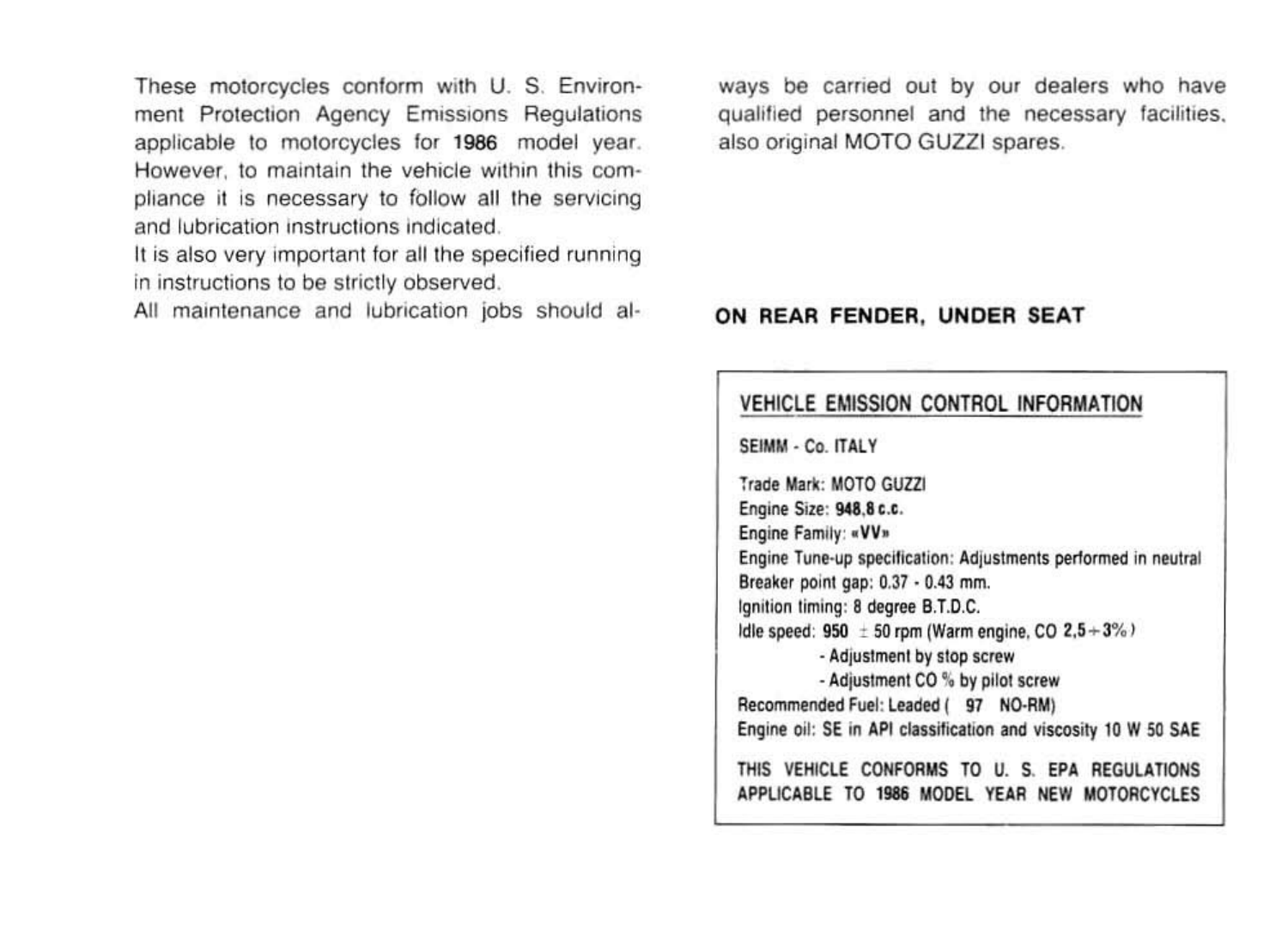# MAINTENANCE RECORD

| MODEL                  | FRAME SERIAL NUMBER |                                |      |
|------------------------|---------------------|--------------------------------|------|
| Recommended<br>mileage | Workshop name       | Carried out<br>(clock reading) | Date |
| 900 mi.                |                     |                                |      |
| 1800 mi.               |                     |                                |      |
| 3700 mi.               |                     |                                |      |
| 5600 mi.               |                     |                                |      |
| 7500 mi.               |                     |                                |      |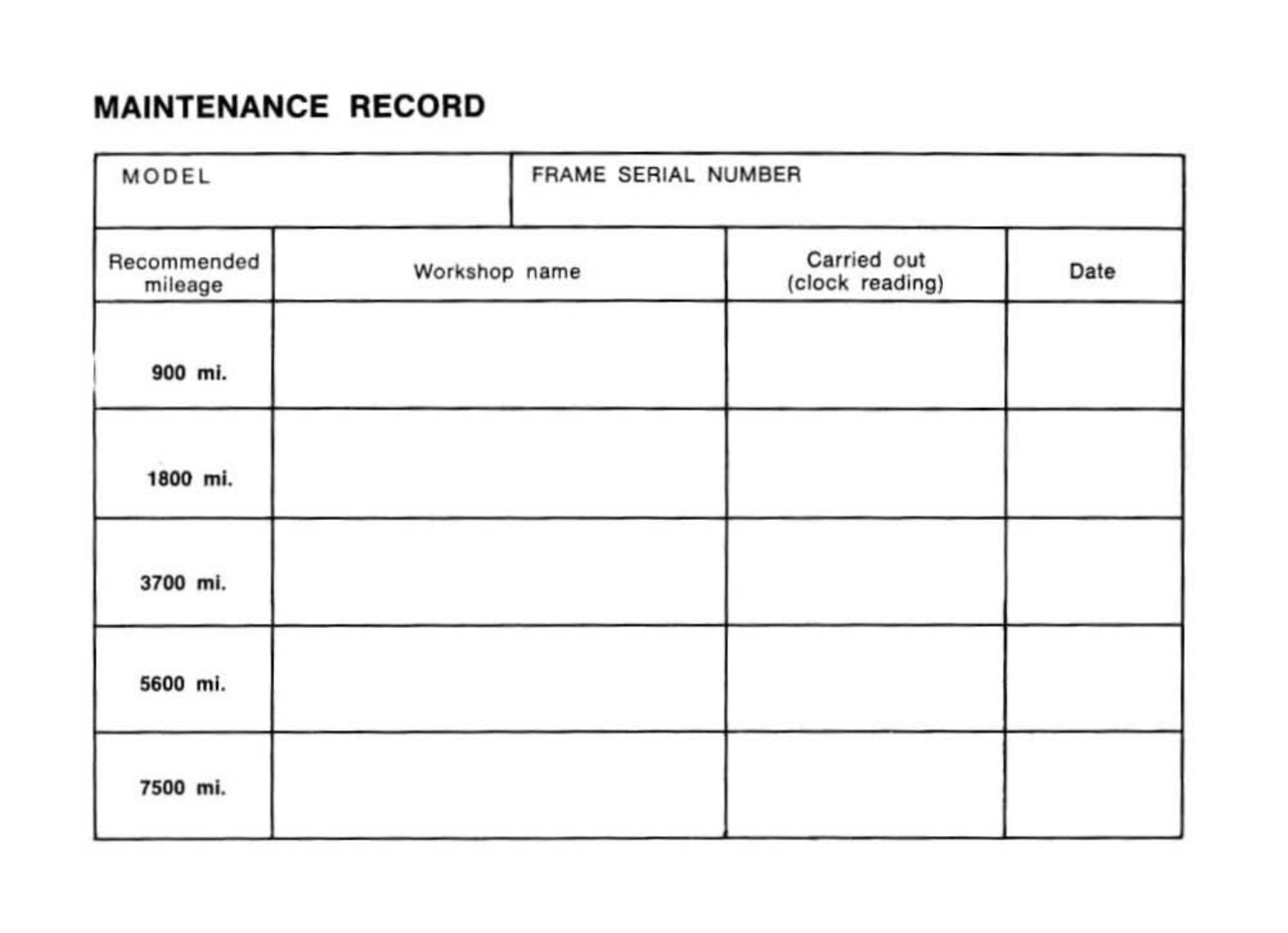| Recommended<br>mileage | Workshop name | Carried out<br>(clock reading) | Date |
|------------------------|---------------|--------------------------------|------|
| 9400 mi.               |               |                                |      |
| 11300 mi.              | ×             |                                |      |
| 13200 mi.              |               |                                |      |
| 15100 mi.              |               |                                |      |
| 17000 mi.              |               |                                |      |
| 18900 mi.              |               |                                |      |

Detailed receipts verifying the performance of required maintenance should be retained.

These receipts should be transferred with the motorcycle to the new owner if the motorcycle is sold.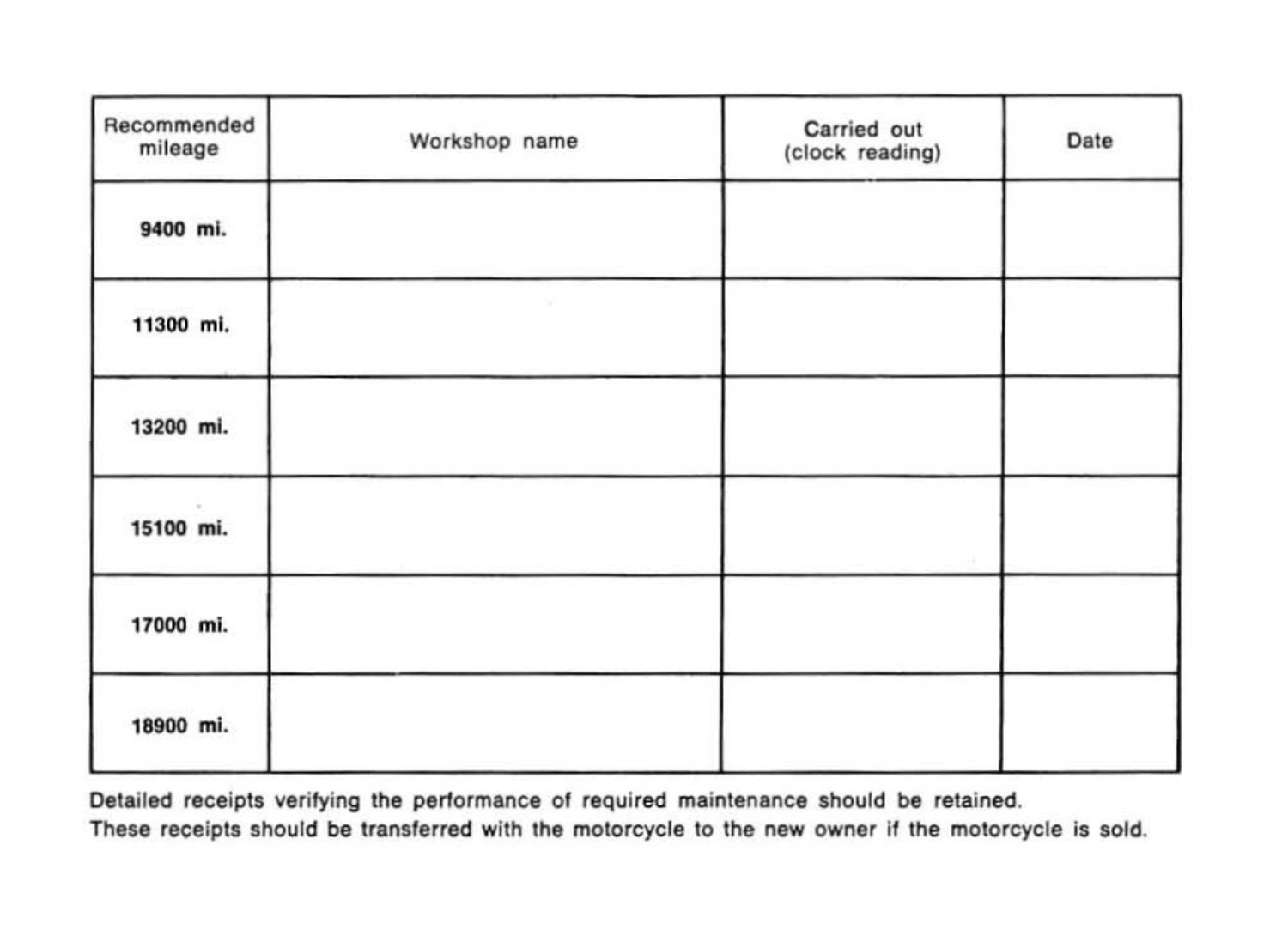All servicing and maintenance procedures specified in the owner's manual still apply.

However, the instructions on carburation and idling speed adjustment are changed as follows:

### **CARBURATION ADJUSTMENT**

Warm the engine up to its normal riding temperature by running the machine on the road for a few minutes at moderate cruising speed.

Temperatures to be reached: engine oil about 90 °C (195 °F) - cylinder head (under spark plug qasket): about 140 °C (285 °F).

With the machine in the neutral position, act on screws «D» to adjust throttle slide opening of each carburettor using a two-mercury column vacuometer connected to the hole on the intake pipes, after removing plug «P».

Idling speed should be adjusted to 900 - 1000 rpm. checking it with an accurate rev-counter.

Operate on screws «C» until both exhaust pipes emit the same amount of  $CO: 2.5 \div 3\%$ .

Note - If by screwing in or out adjusters «C», the idling speed adjustment should change, it will be necessary to restore it to 900-1000 rpm acting again on screws «D», checking always throttle slides opening with a vacuometer. If necessary, adjust again the CO emission.

After this, slowly and gradually turn the twist grip control to synchronize valves opening, checking on the vacuometer dial if in each grip position

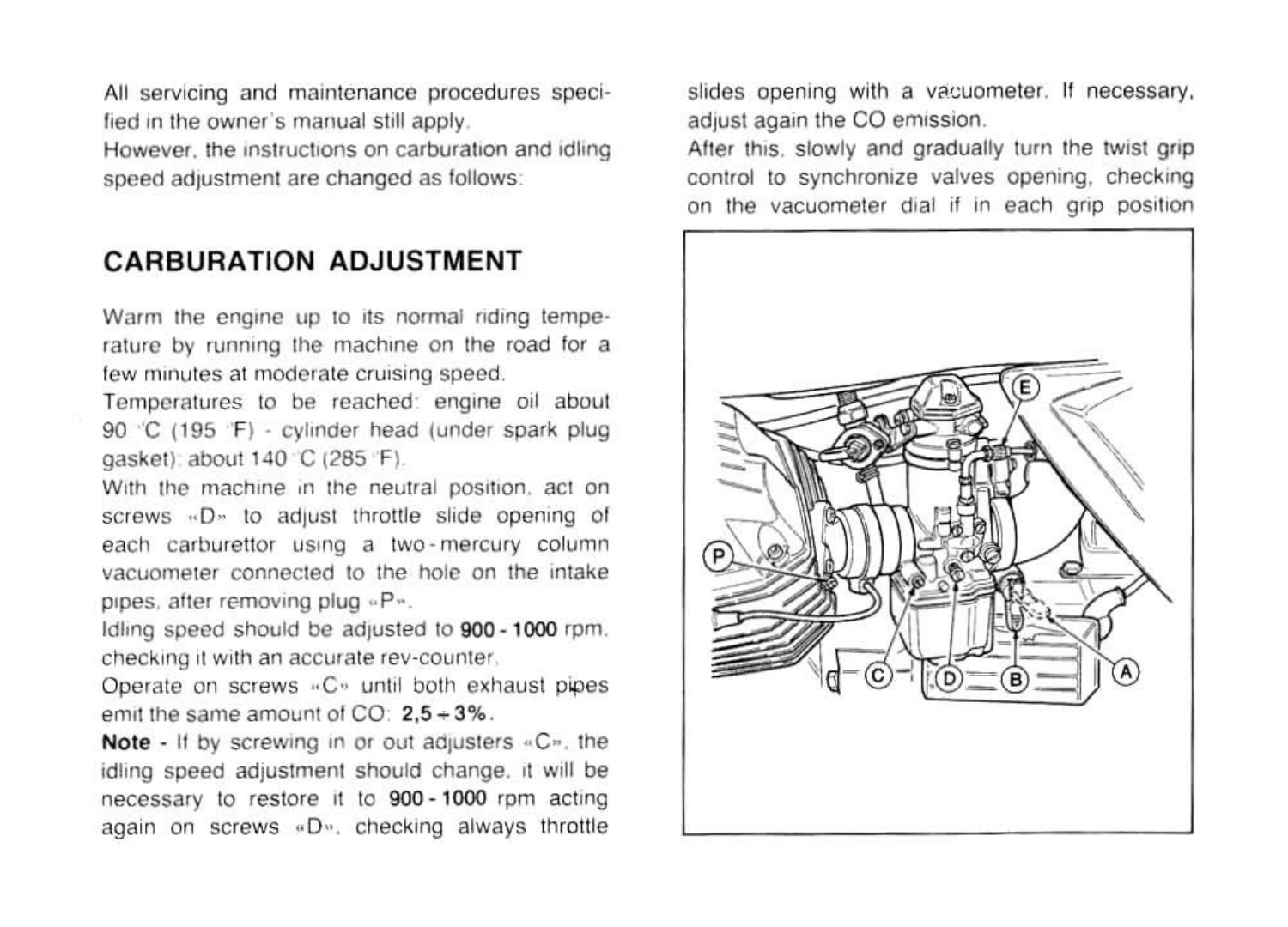the slides have the same opening. If not, undo locknuts and act on adjusters.

Note - Before proceeding with the carburation adjustment, it is necessary to make sure that the starting and riding position  $(*A)$  and  $*B$ <sup>n</sup> respectively) of the easy start device are accurately set, adjusting any slight offset through the cable adjusters.

With the easy start lever in position  $\alpha$ B<sup>\*</sup>, there should be about  $3 \text{ mm}$  (.11") play between the cable terminal and adjusters «E».

If not, adjust through these, after loosening the locknuts.

Caution - Do not carry out any carburation adjustments before all others have been made (ignition, rocker clearance, etc.).

### Standard carburettor setting

|                | N. 2 carburettors «Dell'Orto» type PHM 40 N |  |
|----------------|---------------------------------------------|--|
| Choke          | Ø 40 mm                                     |  |
| Throttle valve | 50/3 (11864)                                |  |
| Atomiser       | 260 AB1                                     |  |
| Main jet       | 150                                         |  |
| Idling jet     | 62                                          |  |
| Starter jet    | 60                                          |  |
| Needle         | K 33 (3rd notch)                            |  |
| Floater        | 10 <sub>qr</sub>                            |  |
|                |                                             |  |